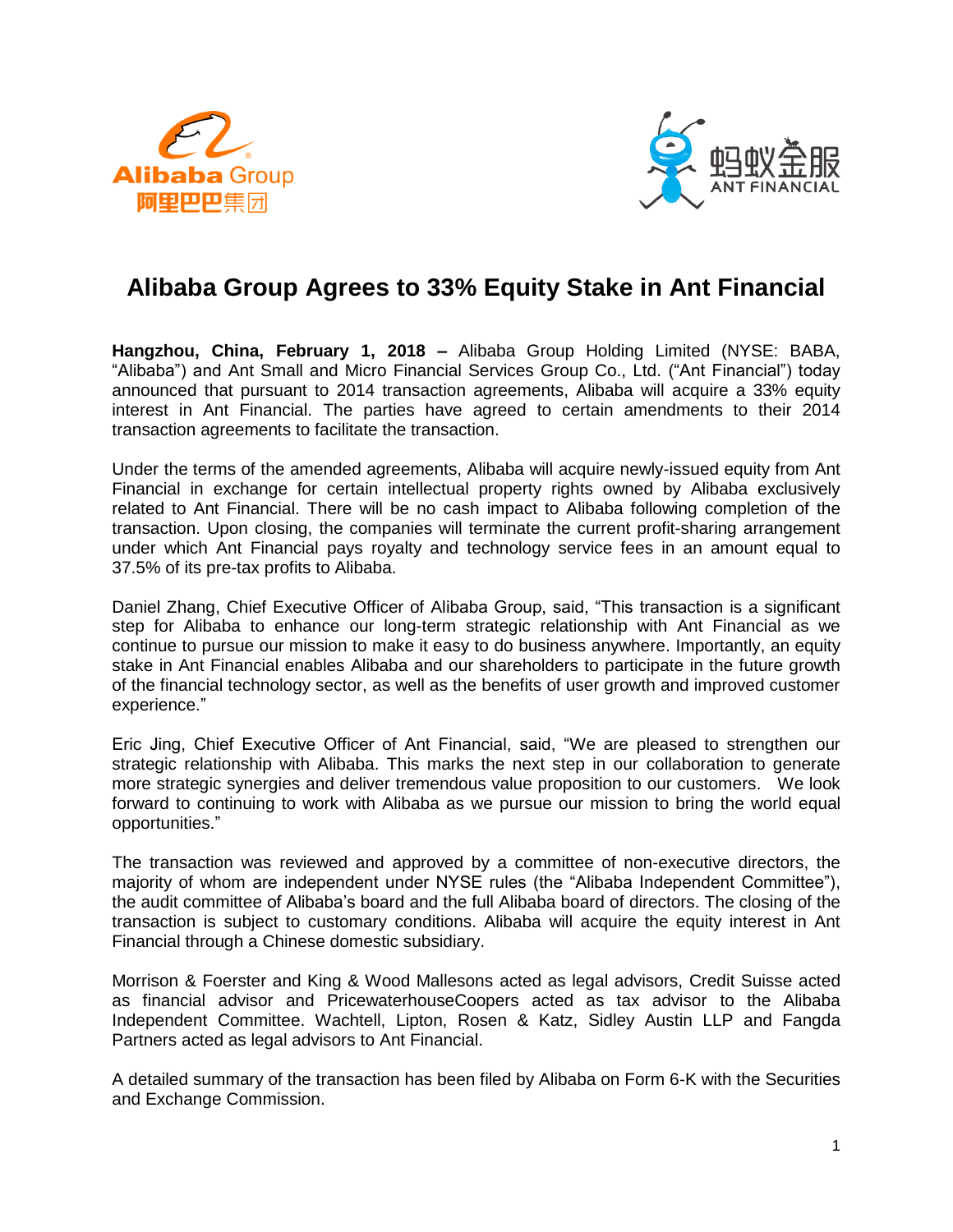#### # # #

# **About Alibaba Group**

Alibaba Group's mission is to make it easy to do business anywhere. The company aims to build the future infrastructure of commerce. It envisions that its customers will meet, work and live at Alibaba, and that it will be a company that lasts at least 102 years.

## **About Ant Financial**

Ant Financial Services Group is focused on serving small and micro enterprises, as well as individuals. Ant Financial is dedicated to bringing the world more equal opportunities through building a technology-driven open ecosystem and working with other financial institutions to support the future financial needs of society. Brands under Ant Financial Services Group include Alipay, Ant Fortune, Zhima Credit, MYbank.

For more information on Ant Financial, please visit our website at www.antfin.com or follow us on Twitter @AntFinancial.

## **Media Contacts**

Brion Tingler Alibaba Group +1 917 528 1992 [brion.tingler@alibaba-inc.com](mailto:brion.tingler@alibaba-inc.com) Fanny Wu Ant Financial +86 139 1026 8281 [chen.wc@antfin.com](mailto:chen.wc@antfin.com)

Rachel Chan Alibaba Group +852 9400 0979 [rachelchan@alibaba-inc.com](mailto:rachelchan@alibaba-inc.com)

#### **Safe Harbor Statements**

This announcement contains forward-looking statements. These statements are made under the "safe harbor" provision of the U.S. Private Securities Litigation Reform Act of 1995. These forward-looking statements can be identified by terminology such as "will," "expects," "anticipates," "future," "intends," "plans," "believes," "estimates," "potential," "continue," "ongoing," "targets" and similar statements. Forward-looking statements involve inherent risks and uncertainties, including but limited to the following: uncertainties as to the timing of the consummation of the transaction and the parties' ability to consummate the transaction; the timely satisfaction of the closing conditions; regulatory approvals and uncertainties; unexpected costs, charges or expenses resulting from the transaction; potential adverse reactions or changes to business relationship resulting from the transaction; changes in laws, regulations and regulatory environment; fluctuations in general economic and business conditions; and actions by third parties, including government agencies. Further information regarding these